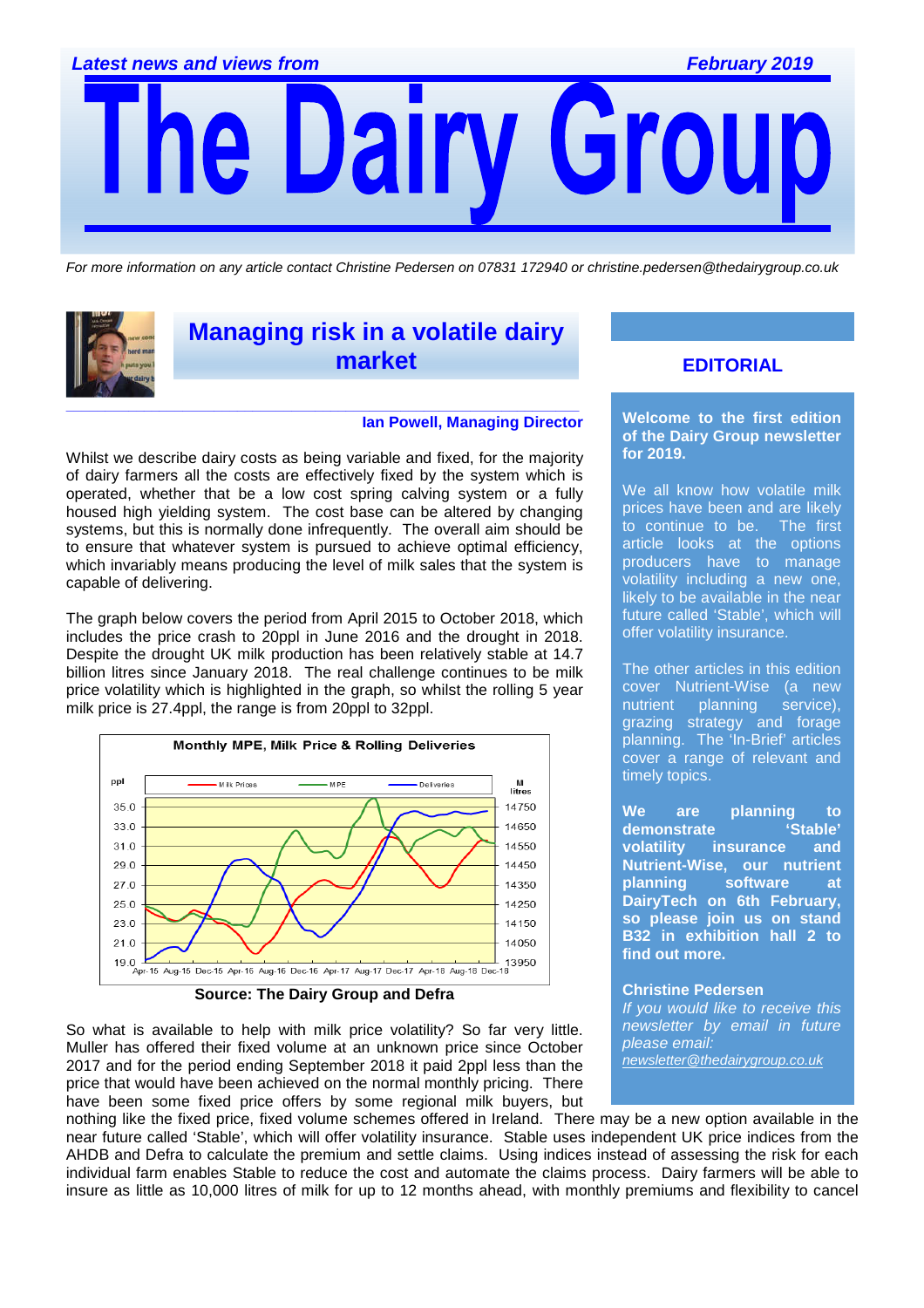and create new contracts as the market changes. Whilst volatility insurance will add a cost, it does mean that dairy farmers can effectively fix a proportion of their milk sales at a known cost.

**Ian has a qualification in dairy lean management and is responsible for our dairy cost database and MCi and works with clients across southern England. He can be contacted on 07831 617952**.



# **Nutrient-Wise – boosting productivity, efficiency and profitability**

#### **Becky Tavernor, Senior Dairy Business Consultant**

Nutrient-Wise is a new service available to clients of The Dairy Group. Using our bespoke software, we can provide the most up to date and cost-effective advice on manure and fertiliser applications to crops, thus allowing productivity and efficiency to be maximised. The web-based software incorporates new fertiliser recommendations and is fully compliant with NVZ legislation.

**\_\_\_\_\_\_\_\_\_\_\_\_\_\_\_\_\_\_\_\_\_\_\_\_\_\_\_\_\_\_\_\_\_\_\_\_\_\_\_\_\_\_\_\_\_\_\_\_\_\_\_\_\_\_\_\_\_\_\_\_\_\_\_\_\_\_\_\_\_\_\_\_\_\_\_\_\_\_\_\_\_\_\_\_\_\_\_\_\_\_\_\_\_\_\_\_\_\_\_\_\_** 

How up to date are your soil analyses? Ideally soil should be tested every  $3 - 4$  years (water quality rules require soil analysis at least every 5 years) to update current level of Phosphorus (P), Potash (K)) and soil pH. Correct soil pH is vital for efficient use of nutrients including nutrients applied through manures and fertiliser. Soil pH is the basis of all soil chemistry and lime should be applied when recommended. Arable soils should be kept over pH 6.5 and grassland soils should be pH 6.0 - 6.2.

Do you know your P and K indices across the farm? These are vital questions that need to be asked when planning fertiliser applications. NRM laboratories report that only 30% of soil samples they received were at the target index of 2 for phosphorus (P), 28% were at the target 2- for potash (K) and grassland soil pH has been dropping since 1994. Slurry and solid manures may be targeted to crops to meet P and K requirements, thus allowing significant artificial fertiliser savings to be made.

At the time of writing, Ammonium Nitrate costs around £275/t (80p/kg N) with Urea around £290/t (63p/kg N) making urea an attractive choice for the early season. Urea can be safely applied until mid-May on cool, damp days. If applied later than this or on hot, windy days there is the risk of significant volatilisation losing nitrogen to the air harming both the environment and crop performance.

Sulphur (S) is a macro nutrient vital for yield and quality. As atmospheric deposition of sulphur continues to decline, there is an increasing risk of sulphur deficiency in a wide range of crops including grass - 80% of grassland in the UK is sulphur deficient. Grass grown for silage is particularly sensitive to sulphur deficiency. Soil testing for sulphur is not reliable, the best method is to use fresh tissue analysis (grass sample) in mid-summer. A sulphur ratio of less than 1:13 shows a deficiency which can be addressed by applying bagged Sulphur.

All of these issues can be effectively addressed with Nutrient-Wise. The Dairy Group's FACTS registered and experienced advisors are using this new software to provide fertiliser recommendations, nutrient plans and records to help clients use fertiliser inputs more efficiently and to meet the requirements of rules and regulations. Speak to your consultant for more information.

**Based in Shropshire, Becky provides environmental, business and husbandry advice to clients. She can be contacted on 07774 120412.** 



**Preparing a grazing strategy for 2019** 

#### **Naomi Lee, Dairy Business Consultant**

Grazed grass continues to be the cheapest feed available on most dairy units at £55 – 60/t DM. This couldn't be more poignant following a period of increased concentrate costs and in many cases, high forage costs too. Maximising grass growth and utilisation rates are key to maximising milk from grazed grass. Grass productivity should be maximised through the targeted use of nutrients - ensure you have up-to-date soil analyses for all fields/paddocks and review lime, N, P, K and Mg requirements and complete a full nutrient plan for the season.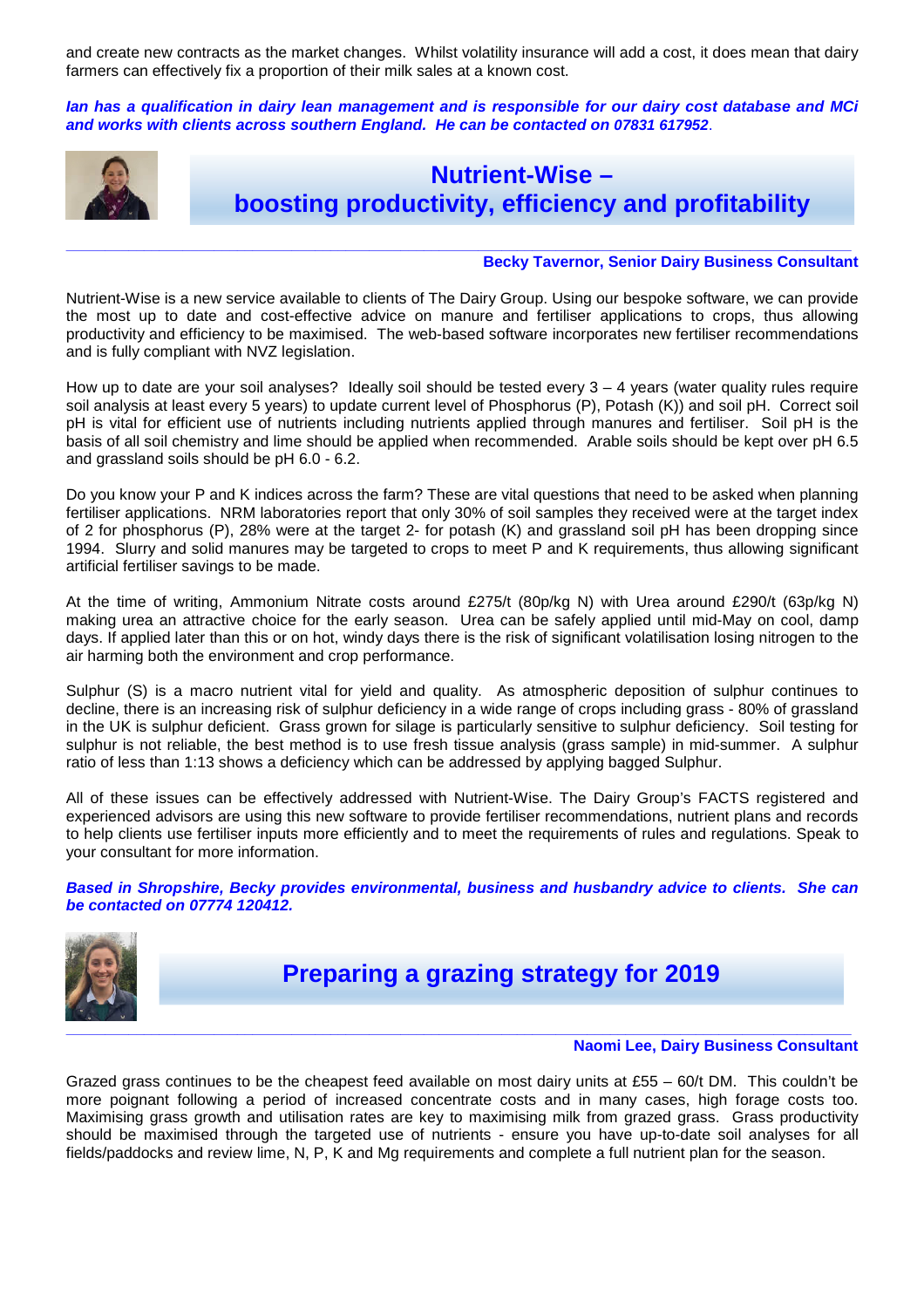A rotational or paddock system is the most effective way of utilising grass as it ensures a consistent supply of quality grazing, with the aim of achieving energy levels of 12 MJ/kg DM. The principles of the system are to ensure fresh grazing is available after each milking and to shut off paddocks once grazed to allow recovery and



subsequent growth. To set up a new paddock system, semi-permanent or electric fencing can be utilised and other factors to consider are access and water (i.e. tracks, gateways and water troughs). If you haven't done so already, now is the perfect time to plan your grazing strategy. Careful management of the grazing platform and attention to detail, similar to the disciplines applied to winter feeding strategies, will increase grazing intakes. An additional 1 tonne of utilised DM/cow is worth at least £80/cow/year.

As I write this article, the dry weather has allowed some herds to turn out where ground conditions permit. Whilst grass covers and quality may be good, grass growth rates are low  $(3 - 7)$  kg DM/ha/day depending on location).

Many producers are hoping for an early turnout to alleviate concerns over forage stocks. Turn cows out onto opening covers of 2,300 – 2,400 kg DM/ha for the first round of grazing. Subsequent grazing targets include opening covers of 2,800 kg DM/ha, closing residuals of 1,500 kg DM/ha or when the sward is 4 – 5cm high, a total yield of 14 – 15 t DM/ha and 75 – 80% sward utilisation efficiency.

All of these can be achieved by adequate planning and measuring. Plate meters were included in the last Countryside Productivity Small Grant Scheme so we are hopeful they should be included in the second round this Spring. Plate metering and associated software will allow you to measure and plan your grazing effectively.

#### **Naomi is a dairy business management consultant based in Somerset. She can be contacted on 07768 701135.**



**Forage planning** 

#### **Christine Pedersen, Senior Dairy Business Consultant**

Many producers are nervously reviewing forage stocks and hoping for a favourable spring to allow for an early turnout. Our advice is to base calculations on a realistic turnout date. Where a shortfall in forage is identified, consider sourcing alternative feeds or by-products or locally available forages (take account of potential transport and re-clamping losses) to make up the deficit. When reviewing these options, assess them on the basis of Relative Feed Value (RFV) and compare on a dry matter basis. 40% - 45% DM moist feeds are currently trading around £260/t DM (depending on location and availability). You can use your own prices to assess the 'value' of locally available forages. For herds achieving high daily forage dry matter intakes, using concentrates to replace some forage, e.g. rolled wheat at £190/t (including processing charge) = £220/t DM. As always, it is essential to ensure that rations are formulated with sufficient forage to maintain optimum rumen health and meet the nutrient requirements of the stock they are being fed to.

Looking forward, a comprehensive forage plan to assess grazing and conserved forage requirements for the next 15 - 18 months is advised. This should take into account forecast livestock numbers, their grazing, buffer feeding and full feeding requirements compared to the potential harvest and conservation of grass, maize and whole crop and/or other forages if applicable - be realistic with yield expectations. This process may identify areas that require further review, for example where crop yields have been low historically or actual yields are below target, a soil or nutrient review may be appropriate.

If there is likely to be a significant forage shortfall it is better to know that now so you can start planning and considering other options. You might be able to increase your forage cropped area by utilising your own cereal crops for whole-crop or purchasing cereal crops from other local farmers. Contract growing forage crops, for example, maize is another option. These decisions require careful financial and practical consideration – growing, harvesting, storage and feeding should be thought-through as well as the financial implications in terms of cashflow and profit.

Maximising output in terms of both forage quantity and quality from your own land are as important as ever in terms of maximising profitability; one of the easiest ways to influence both is through correct nutrient applications to crops to ensure that crop growth rates and subsequent yields reach full potential.

**Christine provides dairy technical and business management advice to clients across southern England. She can be contacted on 07831 172940.**